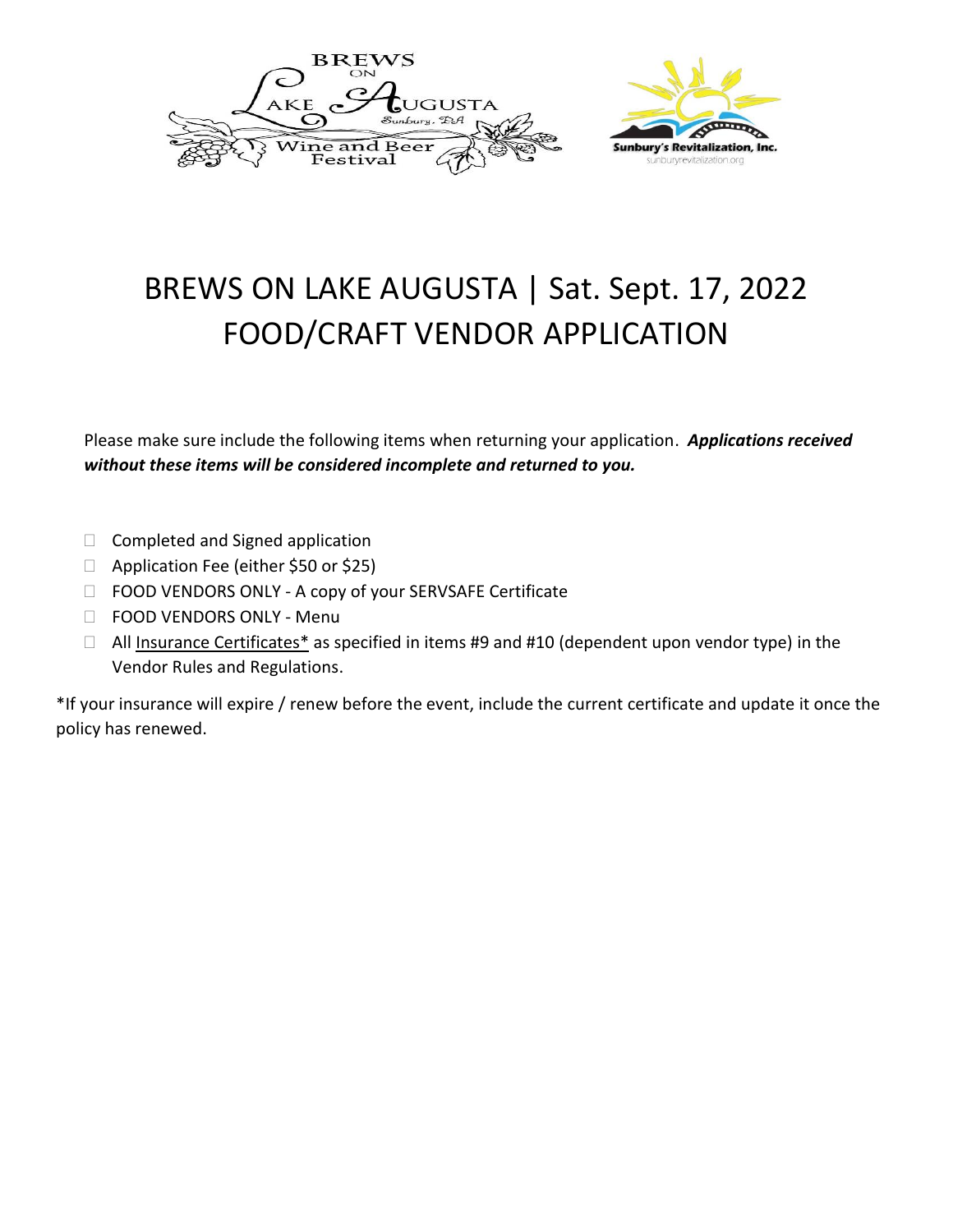

# BREWS ON LAKE AUGUSTA | Sat. Sept. 17, 2022 FOOD/CRAFT VENDOR APPLICATION

#### **Contact Information**

| <b>Type of Vendor (Check One)</b>     | () Food \$50.00 () Craft \$25.00 (must be beer or wine related) () Other \$25.00 (must list specific items for sale)<br>You vendor fees includes 2 complimentary entrance bands and glasses per vendor, additional available at a reasonable cost.<br>Application is subject to review and approval. If your application is not approved for vendor fee will be returned. |  |
|---------------------------------------|---------------------------------------------------------------------------------------------------------------------------------------------------------------------------------------------------------------------------------------------------------------------------------------------------------------------------------------------------------------------------|--|
| <b>Space Requirements:</b>            |                                                                                                                                                                                                                                                                                                                                                                           |  |
|                                       |                                                                                                                                                                                                                                                                                                                                                                           |  |
|                                       | <b>Do you have a TRAILER?</b> () NO () YES - Size (including hitches, tanks, awnings, etc.                                                                                                                                                                                                                                                                                |  |
| Do you have a GENERATOR? () NO () YES |                                                                                                                                                                                                                                                                                                                                                                           |  |
|                                       | How Many OUTLETS do you need: ______ 120 V (0-20 amp) _____ 240V (20-30amp - limit one 240)                                                                                                                                                                                                                                                                               |  |
|                                       | How long do you need to set up your stand? () 0-30 minutes () 30-60 minutes () 60+ minutes                                                                                                                                                                                                                                                                                |  |
|                                       | Additional Notes to SRI Staff: New York State of the Contract of the Contract of the Contract of the Contract of the Contract of the Contract of the Contract of the Contract of the Contract of the Contract of the Contract                                                                                                                                             |  |

My Signature below acknowledges that I have read and understand the regulations, requirements and rules on page two (2) associated with participating as a Vendor at the Brews on Lake Augusta:

**Signature: \_\_\_\_\_\_\_\_\_\_\_\_\_\_\_\_\_\_\_\_\_\_\_\_\_\_\_\_\_\_\_\_\_\_\_\_\_\_\_\_\_\_\_\_\_\_\_\_\_\_\_\_\_\_ Date: \_\_\_\_\_\_\_\_\_\_\_\_\_\_\_\_\_\_\_\_\_\_\_\_**

ATTERIOR

nburyrevitalization.org